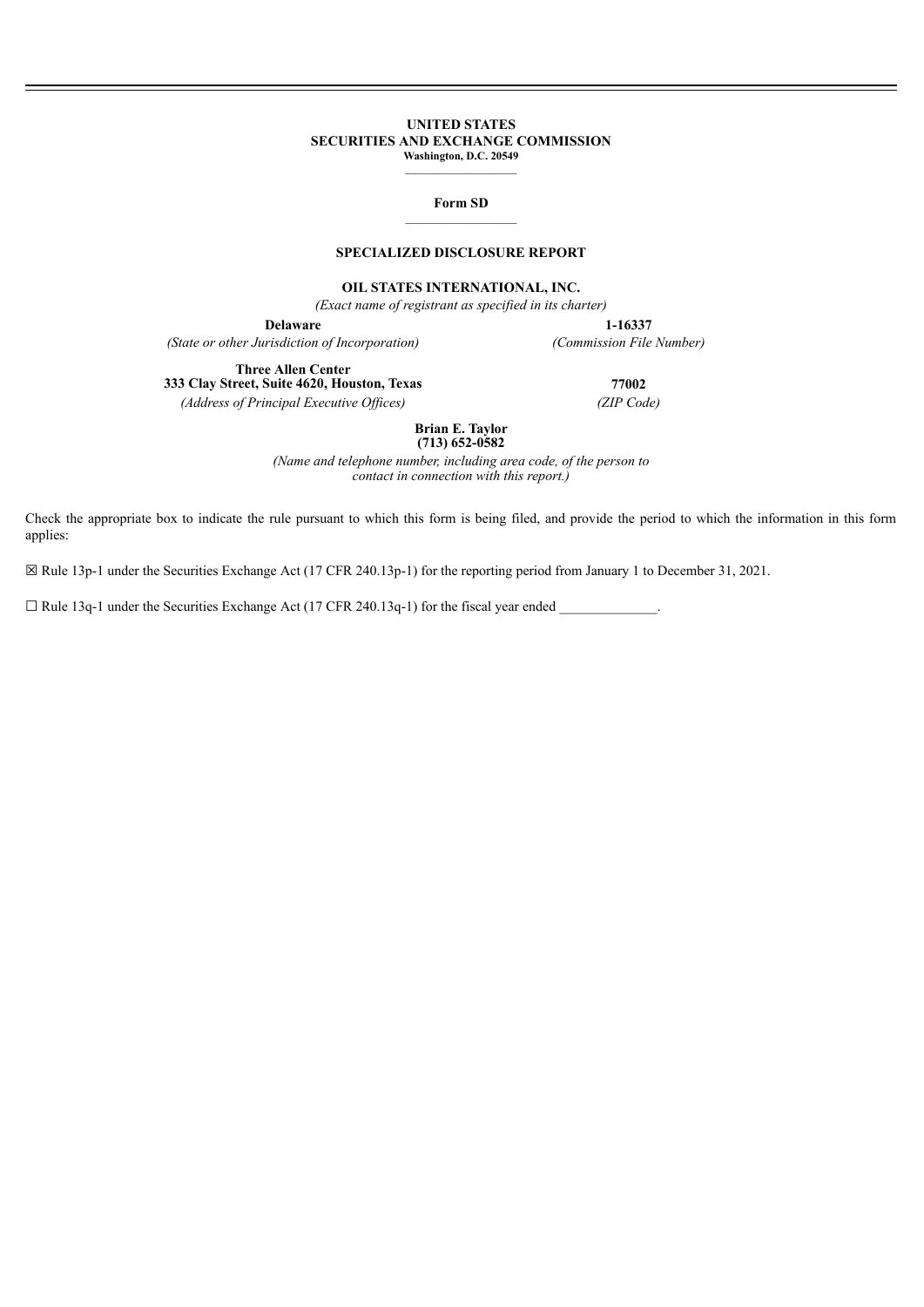#### *Section 1 – Conflict Minerals Disclosure*

#### **Item 1.01 Conflict Minerals Disclosure and Report**

# **1. Introduction**

Oil States International, Inc. (the "Company" or "Oil States"), through its subsidiaries, manufactures and contracts to manufacture products that contain gold, tantalum, tin and tungsten ("3TG"). As these materials are necessary to Oil States' products, the Company is dedicated to tracing the origin of these metals to ensure compliance with the requirements set forth in the final rule regarding the use of conflict minerals.

#### **2. Conflict Minerals Disclosures**

Oil States has concluded in good faith that during the reporting period for 2021:

- a) Oil States manufactured and contracted to manufacture products for which "conflict minerals" (as defined in Section 1502(e)(4) of the Dodd-Frank Wall Street Reform and Consumer Protection Act) are necessary to the functionality or production.
- b) As such, Oil States performed a good faith "reasonable country of origin inquiry" ("RCOI") to determine whether any conflict minerals originated in the Democratic Republic of the Congo ("DRC") or an adjoining country ("Covered Country") as those terms are defined by Rule 13p-1 under the Securities Exchange Act of 1934 ("Rule 13p-1").

In accord with Rule 13p-1 and the directions from the Securities and Exchange Commission, Oil States has filed this Specialized Disclosure Form ("Form SD"). This report is posted to a publicly available Internet site at http://www.ir.oilstatesintl.com/sec.cfm.

To perform the RCOI, Oil States' suppliers were engaged to collect information regarding the presence and sourcing of 3TG used in the products supplied to Oil States.

Suppliers were asked to provide information regarding the sourcing of their materials with the ultimate goal of identifying the 3TG smelters or refiners and associated mine countries of origin. To facilitate reporting at the product-level, the products Oil States sourced from a given supplier were communicated to that supplier via a Conflict Minerals Reporting Template ("CMRT"). Suppliers were able to submit multiple CMRTs as needed to address all indicated products. In many cases, however, the supplier response defaulted to a company level CMRT.

Supplier responses were evaluated for plausibility, consistency, and gaps both in terms of which products were stated to contain or not contain necessary 3TG, as well as the origin of those materials.

#### **3. RCOI Results**

A total of 460 suppliers were identified as in-scope for conflict mineral regulatory purposes and contacted as part of the RCOI process.

Based on this inquiry process, Oil States was not able to determine where any conflict minerals that it may have received from these suppliers may have originated.

### **Item 1.02 Exhibits**

There are no exhibits to this Form SD.

# *Section 2 – Resource Extraction Issuer Disclosure*

## **Item 2.01 Resource Extraction Issuer Disclosure and Report**

Not applicable.

## *Section 3 – Exhibits*

#### **Item 3.01 Exhibits**

There are no exhibits to this Form SD.